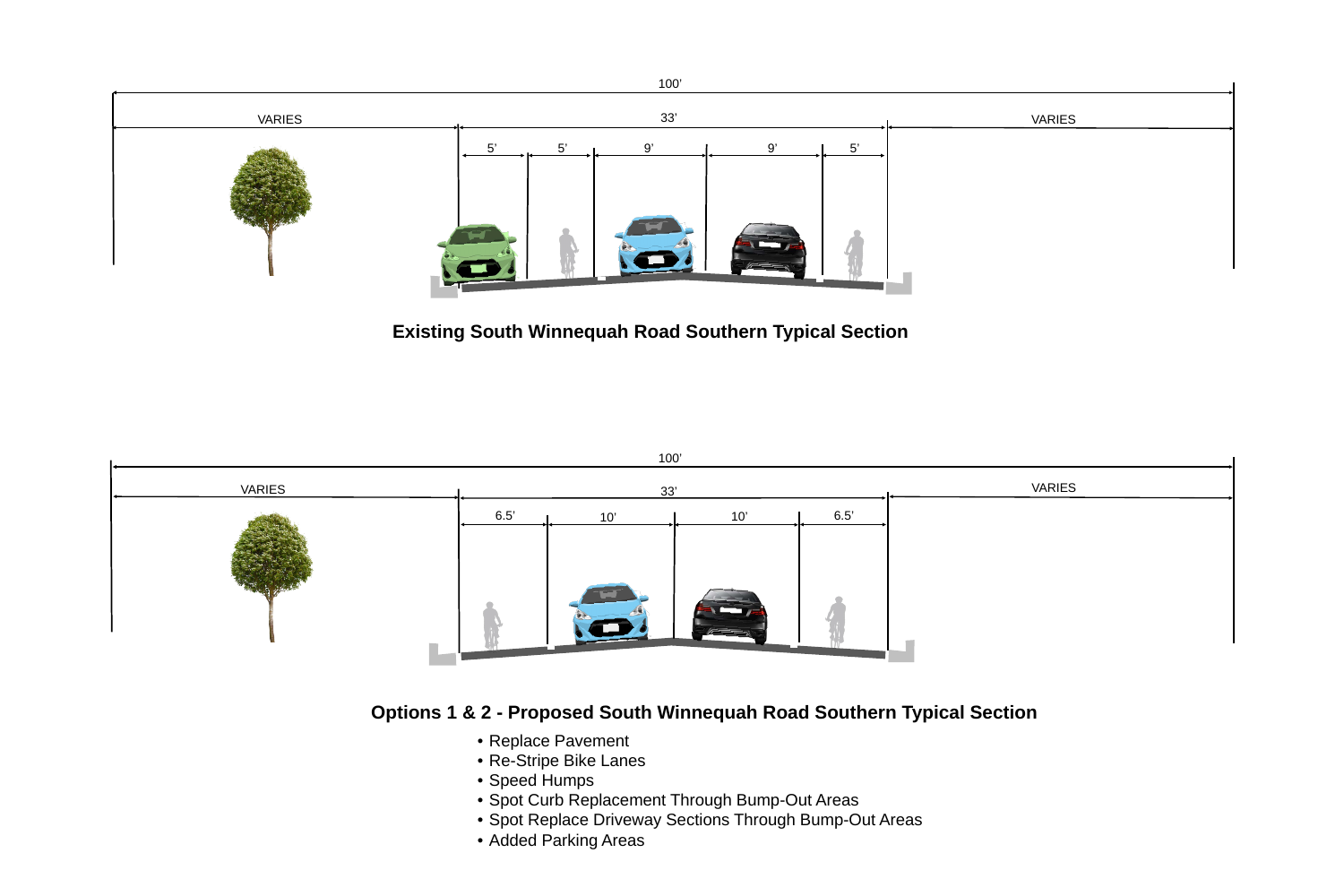- Replace Pavement
- Re-Stripe Bike Lanes
- 5' East Sidewalk
- Speed Humps
- Spot Curb Replacement Through Bump-Out Areas
- Spot Replace Driveway Sections Through Bump-Out Areas
- Added Parking Areas

| <b>/ARIES</b> | 5' | <b>VARIES</b> |  |  |  |  |
|---------------|----|---------------|--|--|--|--|
|               |    |               |  |  |  |  |
|               |    |               |  |  |  |  |
|               |    |               |  |  |  |  |
|               |    |               |  |  |  |  |
|               |    |               |  |  |  |  |
|               |    |               |  |  |  |  |

### **Option 3 - Proposed South Winnequah Road Southern Typical Section**



|        |    |               | 100' |                     |              |  |
|--------|----|---------------|------|---------------------|--------------|--|
| VARIES |    | <b>VARIES</b> |      |                     |              |  |
|        | 5' | 5'            | 9'   | 9'                  | $5^{\prime}$ |  |
|        |    |               |      |                     |              |  |
|        |    |               |      |                     |              |  |
|        |    |               | W    | <b>Participants</b> |              |  |
|        |    |               |      |                     |              |  |
|        |    |               |      |                     |              |  |



**Existing South Winnequah Road Southern Typical Section**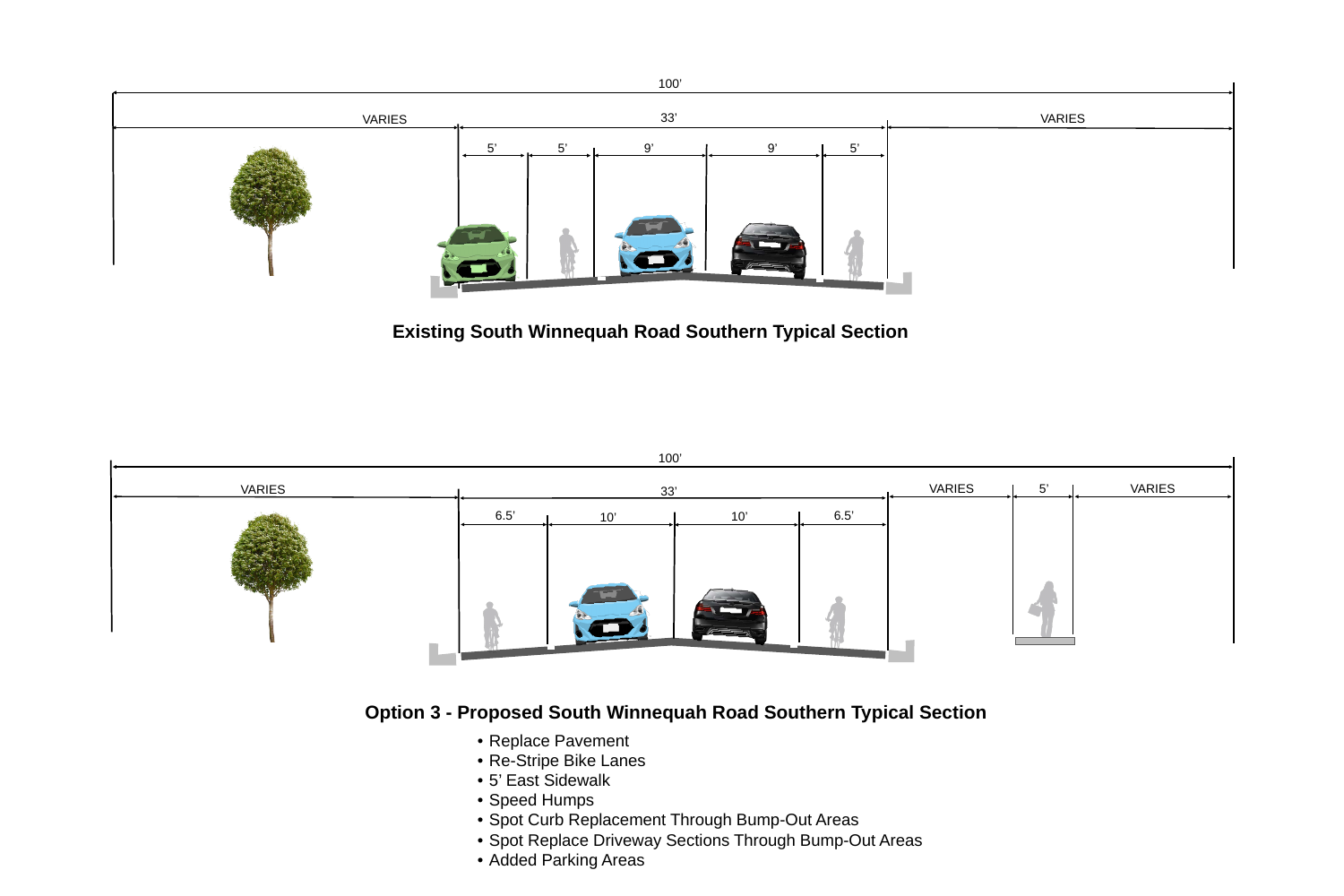- Replace Pavement
- Re-Stripe Bike Lanes
- Speed Hump
- Spot Curb Replacement Through Bump-Out Areas
- Spot Replace Driveway Sections Through Bump-Out Areas

### **Option 1 - Proposed South Winnequah Road Northern Typical Section**





**Existing South Winnequah Road Northern Typical Section**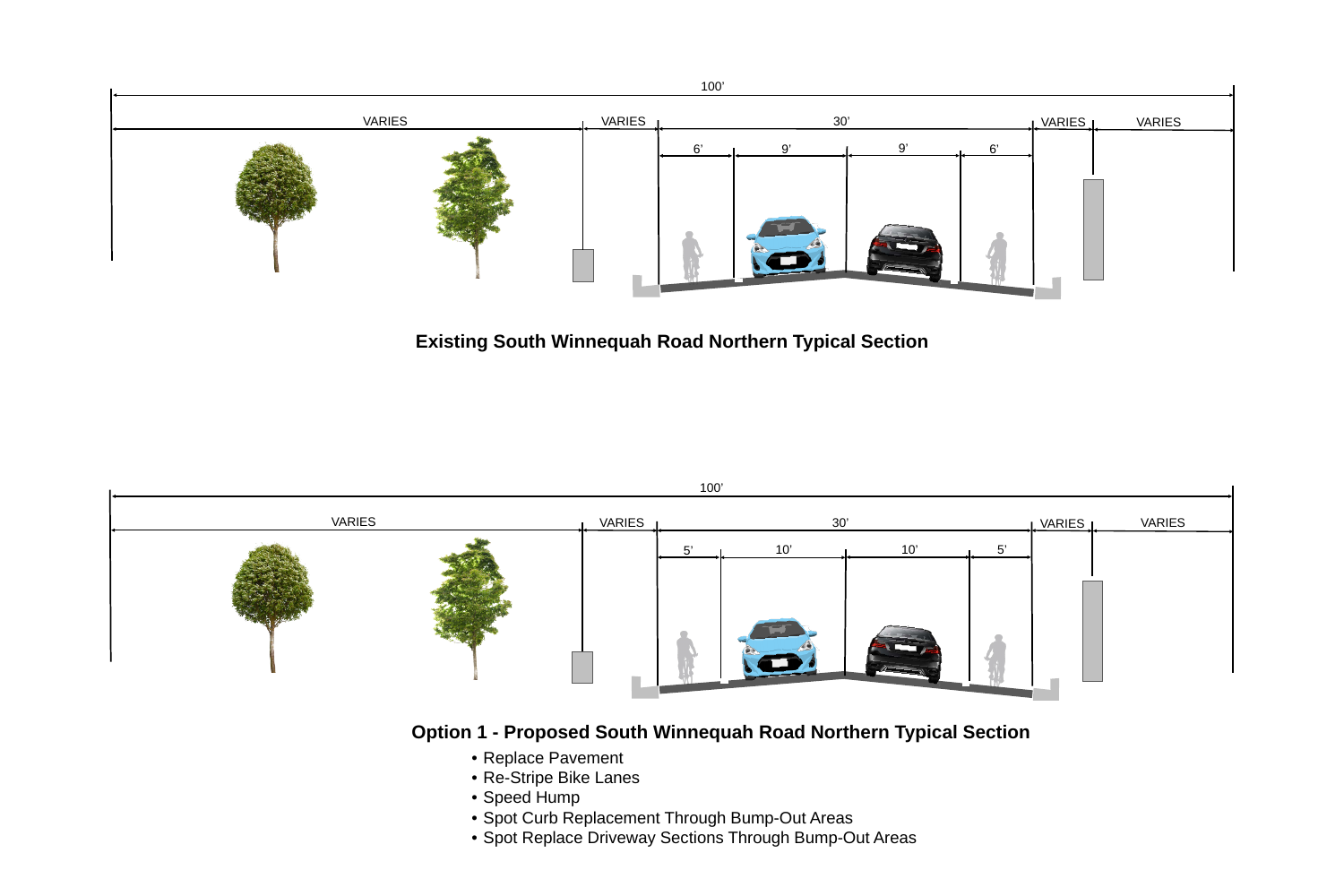- Replace Pavement
- Re-Stripe Bike Lanes
- Speed Hump
- Spot Curb Replacement Through Bump-Out Areas
- Spot Replace Driveway Sections Through Bump-Out Areas
- Replace Curb from Owen Rd to Maywood Rd to Shift Roadway for Future 5' Sidewalk

# **Option 2 - Proposed South Winnequah Road Northern Typical Section**

![](_page_3_Figure_4.jpeg)

![](_page_3_Picture_0.jpeg)

## **Existing South Winnequah Road Northern Typical Section**